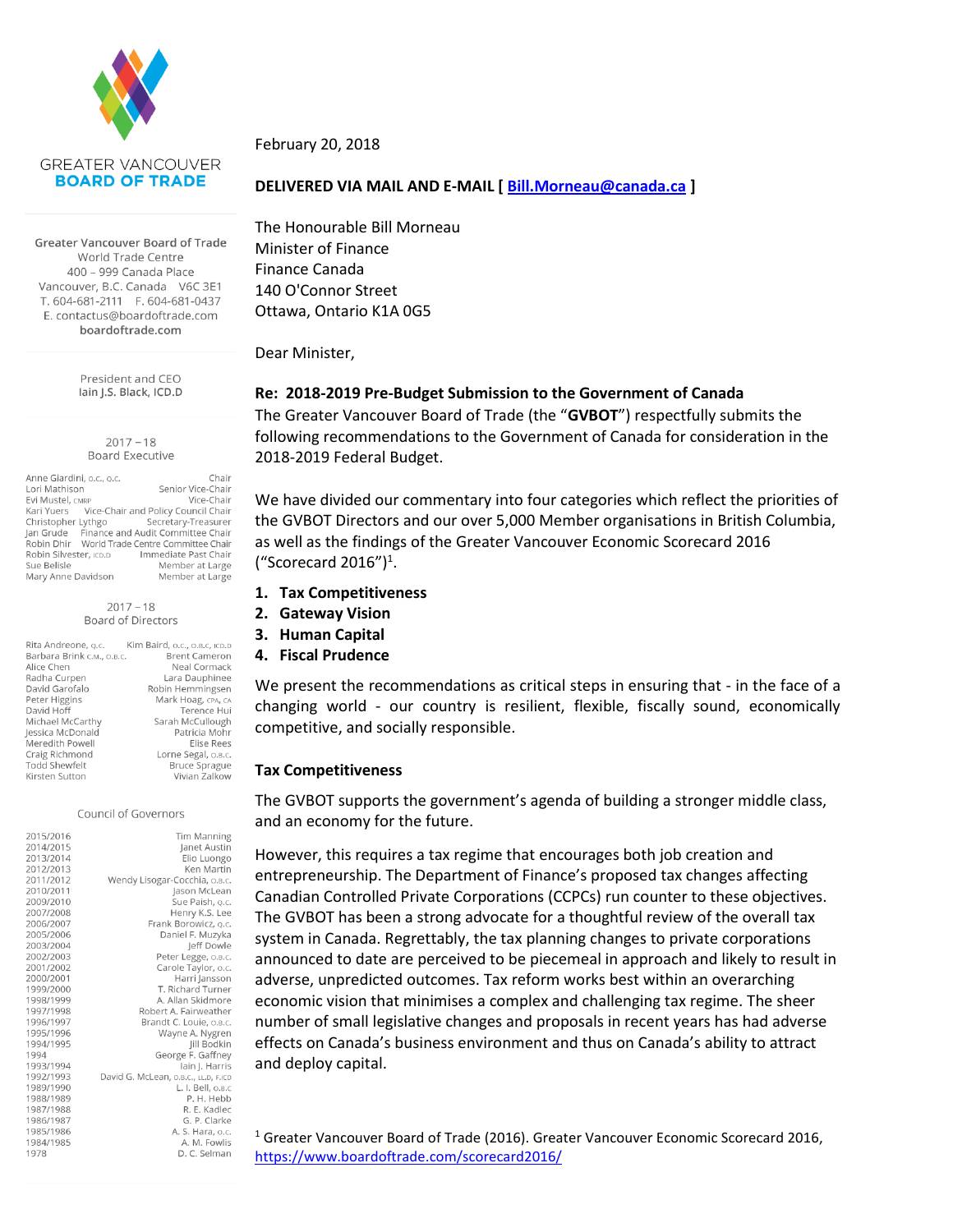Over 80 per cent of our Members are small to medium sized enterprises (SMEs). Through our #HitthePauseButton campaign, members of the business community sent over 10,000 emails in a single week to Members of Parliament outlining their concerns with the recent proposed. Over 28,000 emails were sent in the 4-week period leading up to the close of public comment on Oct 2, 2017. Our organization made a formal submission during this consultation period, listing our thoughts, concerns and constructive ideas in greater detail (attached as an Appendix). The Greater Vancouver Board of Trade also presented to the Standing Senate Committee on National Finance in November 2017. We fully support and echo the recommendations presented in the Standing Senate Committee's December 2017 report "Fair, Simple and Competitive Taxation."

We believe the plan to move forward with the majority of the proposed tax changes does not serve government's goals of building a stronger middle class and a socially and economically sustainable country. Despite minor adjustments announced in October and December, these measures still target legitimate and necessary tax planning structures that have been available to CCPCs for short, medium and long-term planning for decades. We remain hopeful that you will consider the legitimate fiscal planning requirements of CCPCs before proceeding with significant changes to income sprinkling and passive income, in light of the legitimate concerns and needs of the small business community.

The current approach does not come to terms with the likely effects of proposed changes on CCPCs in four ways: i) the key distinction between business owners and employees; ii) the increased costs of compliance and the costs of uncertainty for businesses; iii) the necessity of business flexibility; and iv) the disproportionate effects on women.

While we note our support for the announcement in Budget 2016 that the government will review the nation's tax regime to remove inefficient and ineffective taxation measures, we reiterate our request to take the time to comprehensively review the business – and personal – system of taxation in this country; a worthy undertaking to which we pledge our constructive engagement.

We continue to believe that tax competitiveness is crucial to attracting business investment and building an economy that is ready for the future. At the same time, our Members ask for greater certainty, simplification, and fairness – all key factors in attracting and retaining investment in Canada – within the tax system.

## *Recommendations:*

- 1) Maintain personal and business tax competitiveness to enable our nation to globally compete for financial and human capital.
- 2) Halt the proposed changes to the CCPC tax regime, consult widely and deeply with relevant stakeholders, and re-evaluate the burden these changes place on SMEs.
- 3) Include tax system simplification as a key objective in the government's review of Canada's tax regime.

## **Gateway Vision**

Our economic vision for our region centres largely on Greater Vancouver's crucial role as Canada's Pacific Gateway. Ideally located to serve growing Asian markets, the region is a nexus of import-export activity for the entire country. About one fifth of Canada's total trade in goods flows through the Port of Vancouver.<sup>2</sup> Similarly, Vancouver International Airport plays an increasingly important role as a global transportation hub, having recently set new records of over 22 million passengers and 280,000 tonnes of cargo in 2016. $^3$ 

<sup>&</sup>lt;sup>2</sup> Port of Vancouver (2017)[; http://www.portvancouver.com/about-us/](http://www.portvancouver.com/about-us/)

<sup>&</sup>lt;sup>3</sup> YVR Airport[. http://www.yvr.ca/en/about-yvr/facts-and-stats](http://www.yvr.ca/en/about-yvr/facts-and-stats)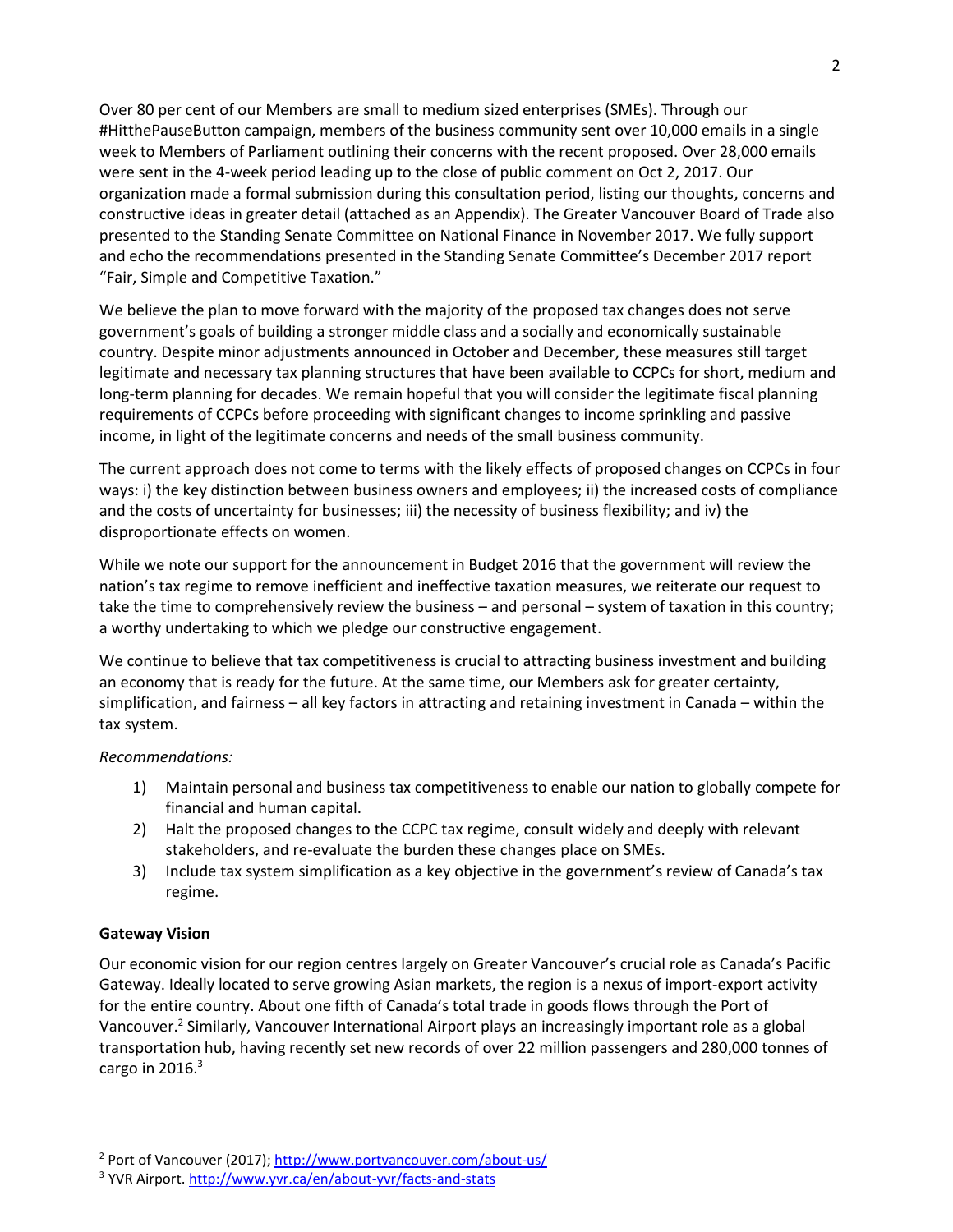As ties between Canada and Asia continue to deepen and the federal government looks to liberalize trade with Asian markets, Greater Vancouver's strategic position will become more relevant in the global economy of tomorrow.

The GVBOT and our Members have been pleased to see the government make commitments to improve our trade infrastructure through the National Trade Corridor Fund and the creation of the Canada Infrastructure Bank. However, the deployment of these funds is lagging. More must be done to ensure these nationally important projects get underway, particularly those in the Asia Pacific Gateway. The National Trade Corridors Fund is a \$2 billion fund, of which only \$400 million (20 per cent) is made available for Gateway infrastructure *nationally* in the current funding round. Critical elements identified for the Greater Vancouver Gateway alone amount to \$300 million. Sluggish deployment of infrastructure projects hampers our ability to develop the infrastructure necessary to tap into new global markets and slows our national growth projections (OECD, November 2017).

#### *Recommendation:*

- 1) Accelerate deployment of infrastructure funding, especially in the Asia Pacific Gateway specifically, increase the National Trade Corridors Fund, and increase the current funding round from \$400 million.
- 2) Rebalance the allocation of overall infrastructure funding to economically generative, tradeenabling infrastructure.

#### **Human Capital**

In order to improve our economic competitiveness, the GVBOT recognizes the importance of attracting, developing and retaining human capital. The Scorecard 2016 gave the Greater Vancouver region a "C" grade in both educational attainment and productivity levels. This indicates that there is room to improve labour markets in the region, for the benefit of the national economy. In our view, it should be a priority of the federal government to address the growing disparity between labour market supply and shifting labour market demands. Not only does the existing workforce require better support in adapting to change, but also Canada must strengthen its ability to attract, develop and retain the workers that businesses and our economy require to grow.

We support the further exploration and implementation of the growth strategies outlined in "Tapping Economic Potential through Broader Workforce Participation" and "Building a Highly Skilled and Resilient Canadian Workforce Through the FutureSkills Lab", both produced by the federal government's Advisory Council on Economic Growth. Acting on these strategies is particularly important as one of the most persistent challenges facing Canada is low labour productivity. Broader workforce participation may alleviate this issue.

With programs such as Express Entry, and the more recent improvements in service standards, the government has made significant strides in improving the ability of businesses to bring top-tier talent into Canada. However, there remains room for improvement in the recognition of foreign credentials. Leadership by government, collaborating with industry and education institutions to streamline and modernize credentials earned elsewhere would support enhanced access for foreign talent to take advantage of these improved systems and programs.

Greater Vancouver's low ranking in our Scorecard 2016 for productivity and educational attainment is a clear sign that investment in the development of our existing human capital and life-long learning is necessary to improve our national economic competitiveness. Investment in our post-secondary institutions to improve access to training in both academia and the trades, especially for women and Indigenous peoples, will boost productivity and continue to develop Canadian labour markets.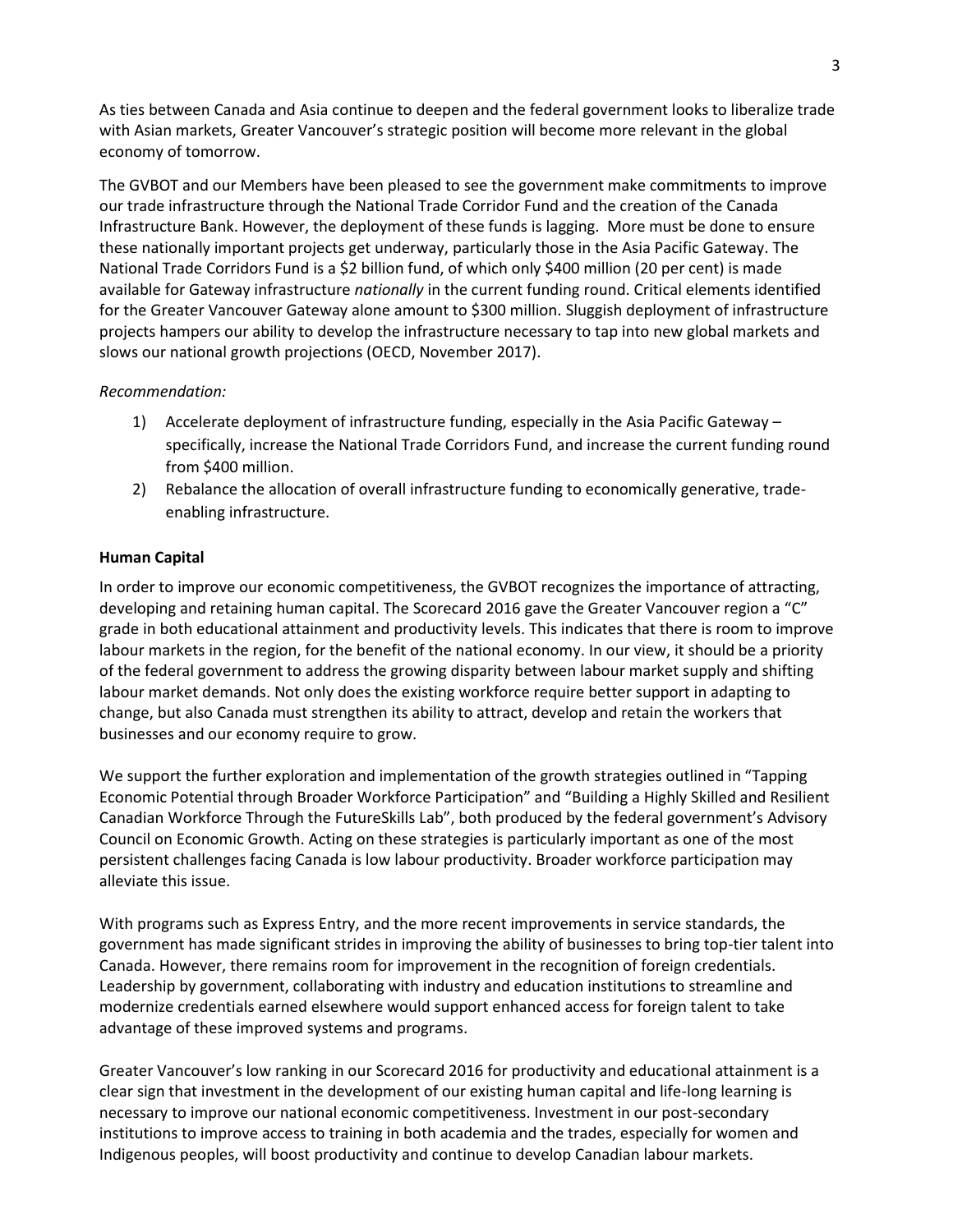Furthermore, we are witnessing a widening gap between the skills needed by our Member businesses and those available in our workforce. For example, while Greater Vancouver continues to build a strong technology ecosystem, the number of new graduates with computer science and software engineering degrees has stayed stagnant. It is estimated that by 2021, BC's tech sectors will face a shortage of 30,000 workers. To build the economy for the future, we first need the workers of the future.

Related to the availability of human capital, the GVBOT firmly joins those concerned about the state of housing affordability in the Greater Vancouver region. Escalating home prices limit the region's attractiveness to younger people, especially those between the ages of 25 and 34 - a demographically productive segment of the population. In turn, decreased access to skilled human capital risks deterring businesses from locating or growing in the Greater Vancouver region – about which we have ample anecdotal evidence.

The GVBOT welcomes the federal government's efforts to work with all levels of government to increase housing supply and housing diversity, and we commend the government for exploring solutions for affordable housing. However, we believe that the National Housing Strategy should be expanded to offer housing solutions focused on the attraction and retention of skilled labour.

We are particularly concerned about the extent to which the difficulty of retaining human capital will stunt investment in - and expansion of – the tech industry, a key driver of economic growth and innovation in Canada, and particularly our region. The government has made clear its ambition to incentivise innovation, particularly in the STEM fields. One of the nine finalists for the Innovation Superclusters program is the B.C. Tech Innovation Supercluster. Although it is one of the most promising sectors in B.C., its long term growth is dependent on the region's ability to affordably house and retain talent.

## *Recommendations:*

- 1) Explore and implement the strategies outlined in "Tapping Economic Potential through Broader Workforce Participation" by the Advisory Council on Economic Growth.
- 2) Modernize and streamline foreign and provincial credential recognition schemes.
- 3) Increase funding for post-secondary research to fuel product commercialization and innovation, as well as post-secondary infrastructure spending.
- 4) Work with Greater Vancouver region municipalities to help close the housing affordability gaps identified in our report: Unlocking Supply: Housing Affordability and the Missing Middle<sup>4</sup>.
- 5) Expand the National Housing Strategy to address Greater Vancouver's housing affordability challenges through the lens of attracting and retaining high skilled human capital.

## **Fiscal Prudence**

In conjunction with the spending priorities outlined above, the GVBOT views it as an imperative that Canada preserves its global reputation of sound fiscal management by committing to maintaining the federal debtto-GDP ratio at a prudent level, and by reducing the deficit as soon as possible. In Budget 2018, the federal government must clearly communicate and commit to a plan to return Canada to a balanced budget within a reasonable timeframe.

Prudent fiscal management offers government the flexibility necessary to withstand shocks and unforeseen needs, both social and economic. As outlined in our other priorities, we see smart and strategic federal spending as an important factor in the economic success of our country. However, maintaining a structural deficit during periods of economic growth limits government's ability to navigate times of economic and social distress.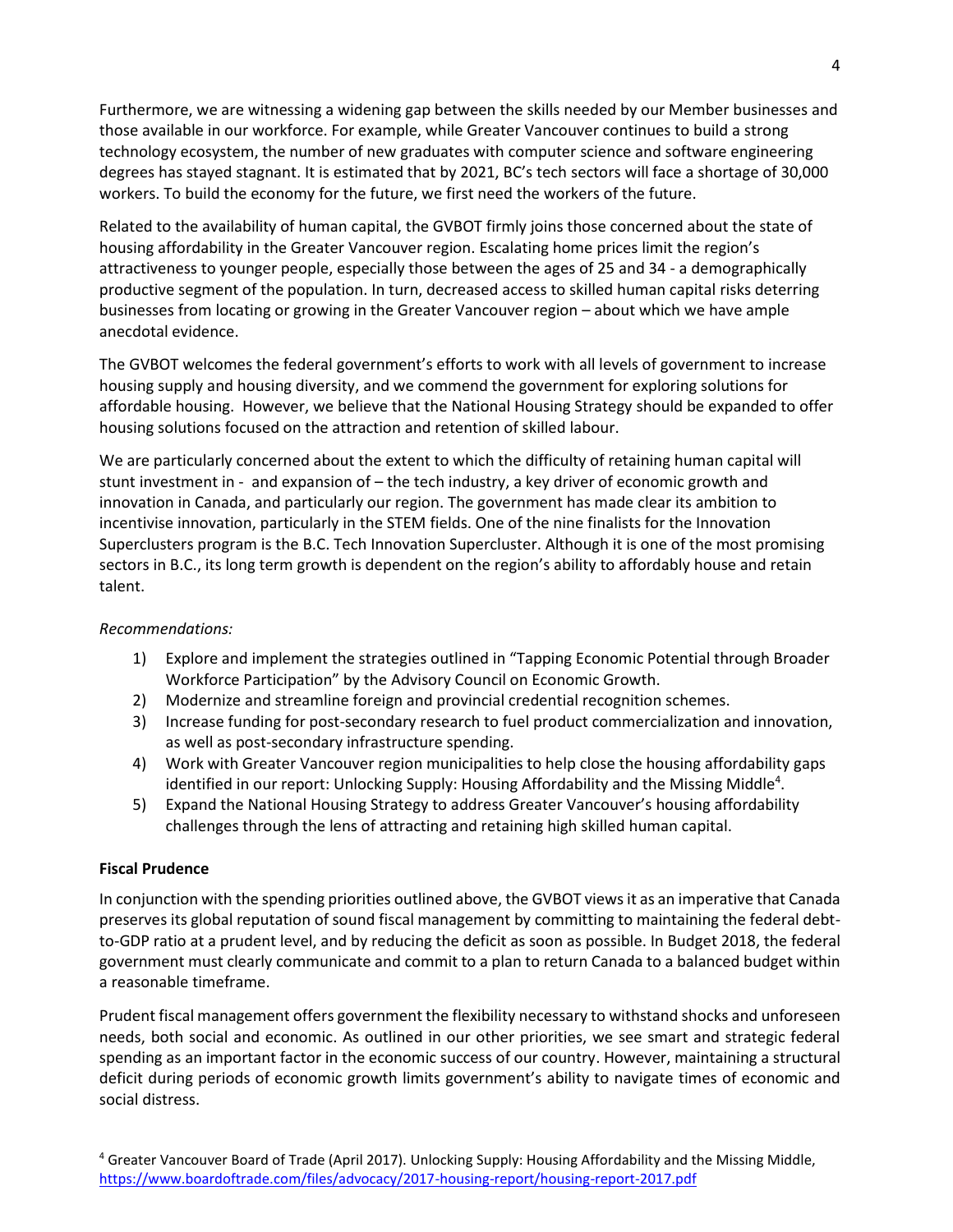Despite the country's strong economic performance in 2017, the GVBOT is concerned that the \$14.9 billion spending over the next five years announced in the 2017 fall fiscal update is not founded on a prudent approach to forecast lower economic growth in the coming years. We urge prudent fiscal management and a commitment by the federal government to make significant progress in reducing the country's deficit to a more responsible and sustainable level. We strongly highlight the importance of presenting a viable economic plan that includes a route back to a balanced budget.

In addition, the GVBOT notes the rising household debt and real estate prices in Canada. The GVBOT encourages the government to continue its efforts to ensure discipline in the residential lending market, and its attempt to reduce taxpayer exposure to the housing sector.

## *Recommendations*:

- 1) Maintain a fiscally responsible federal debt-to-GDP ratio.
- 2) Continue to make prudent economically enabling investments in infrastructure and human capital.
- 3) Develop and communicate a strategy to return Canada to a balanced budget within a reasonable period.

# **Conclusion**

The GVBOT released Scorecard 2016 which ranked the Greater Vancouver region against 19 comparable international metropolitan regions on key economic and social indicators. The aim of the Scorecard is to measure Vancouver's strengths and weaknesses in attracting labour and business investment, and providing a sound foundation for prosperity and quality of life for businesses and residents alike. This report, and its subsequent iterations, will guide the research and advocacy work of our organization for years to come.

The priorities outlined in this budget submission reflect the results of the 2016 Scorecard, Member consultations and surveys of the business community. Once Budget 2018-2019 is released, it will be analysed against the benchmarks in Scorecard 2016 and the priorities set out in this submission.

The Greater Vancouver Board of Trade's recommendations are made in the spirit of encouraging the federal government to continue to build on the strength of our provincial economy and to pursue the benefits that a strong economy brings to all citizens. We support fiscal policy and performance that appropriately balance the needs of businesses with those of the residents who rely the goods and services from both the public and private sectors. On this note, we commend the federal government on aspects of economic and social policy that have been introduced over the past year.

We look forward to the opportunity to work with you to further strengthen our country's economy and meaningfully address the critical challenges documented in the Scorecard.

Sincerely,

**Greater Vancouver Board of Trade,** per;

Iain J.S. Black, ICD.D President and CEO CC: [Federal Cabinet Ministers](http://www.parl.gc.ca/parliamentarians/en/ministries) [Members of Parliament, Greater Vancouver Region](http://www.parl.gc.ca/Parliamentarians/en/constituencies/findmp?textCriteria=British%20Columbia)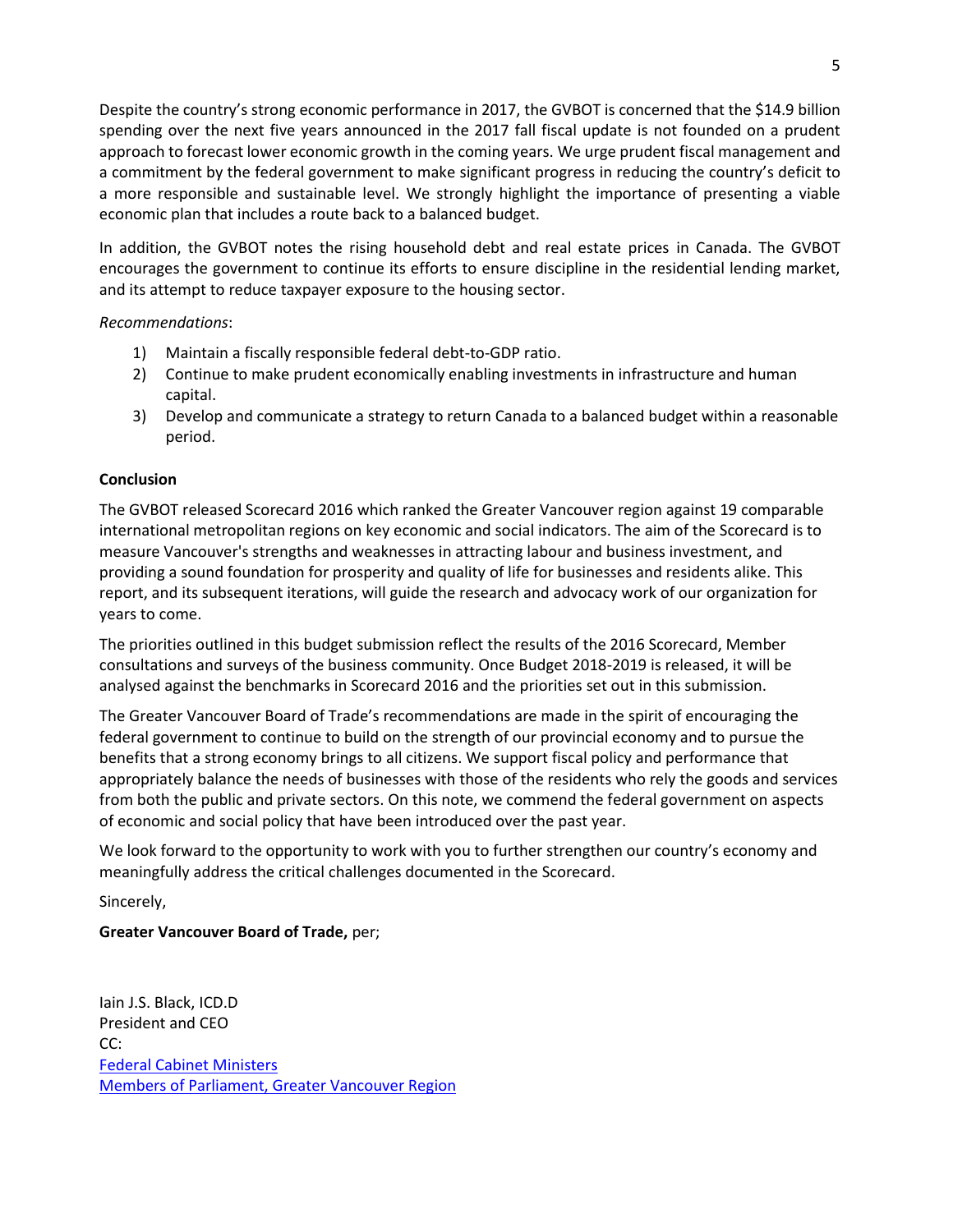# Appendix 1: GVBOT Comments – Tax Planning Using Private Corporations

October 2nd, 2017

#### **DELIVERED VIA E-MAIL [fin.consultation.fin@canada.ca]**

The Honourable Bill Morneau Minister of Finance Finance Canada 140 O'Connor Street Ottawa, Ontario K1A 0G5

Dear Minister,

#### **Re: Tax Planning Using Private Corporations**

On behalf of The Greater Vancouver Board of Trade (the "GVBOT"), we respectfully submit this letter in response to the Government of Canada's call for consultation regarding the proposed changes to Canadian Controlled Private Corporations taxation.

Our commentary reflects the interests and priorities of the GVBOT Directors, and our over 5,000 Members from across the Greater Vancouver region. Of these Members, over 80% identify as small or medium-sized enterprises (SMEs). SMEs are the backbone of our economy, accounting for 98% of businesses and 55% of private-sector employment in British Columbia, and 70% of private-sector employment in all of Canada.

The GVBOT supports the Government's agenda of building a stronger tax-code which grows our economy. However, the GVBOT believes the measures proposed by the Government target legitimate and necessary tax planning structures that have been utilized by small businesses for decades. These structures provide necessary incentives for healthy and vibrant business cultivation and encompass the fundamental tools that all businesses utilize to plan for the risks they undertake. The GVBOT advises the Government to "Hit the Pause Button" and take a more holistic approach in developing a set of tax reforms to strengthen Canada's small business community.

In this letter, we outline the concerns of our Membership, some of which were voiced at a special, Member-only meeting on Friday, September 15<sup>th</sup>, 2017 entitled 'Proposed Tax Changes: Protecting Small [Business'](https://www.boardoftrade.com/events/individual-events/1140-6216).

Over the past month, we provided our Members with an online platform to help them contact their MPs regarding these changes. With over 25,000 emails sent so far, the response from our Membership has been unprecedented in our organization's 130-year history.

Our commentary is divided into four areas: i) the distinction between business owners and employees, ii) costs of compliance and uncertainty, iii) the necessity of business flexibility, and iv) the disproportionate effects on women. This letter concludes with recommendations.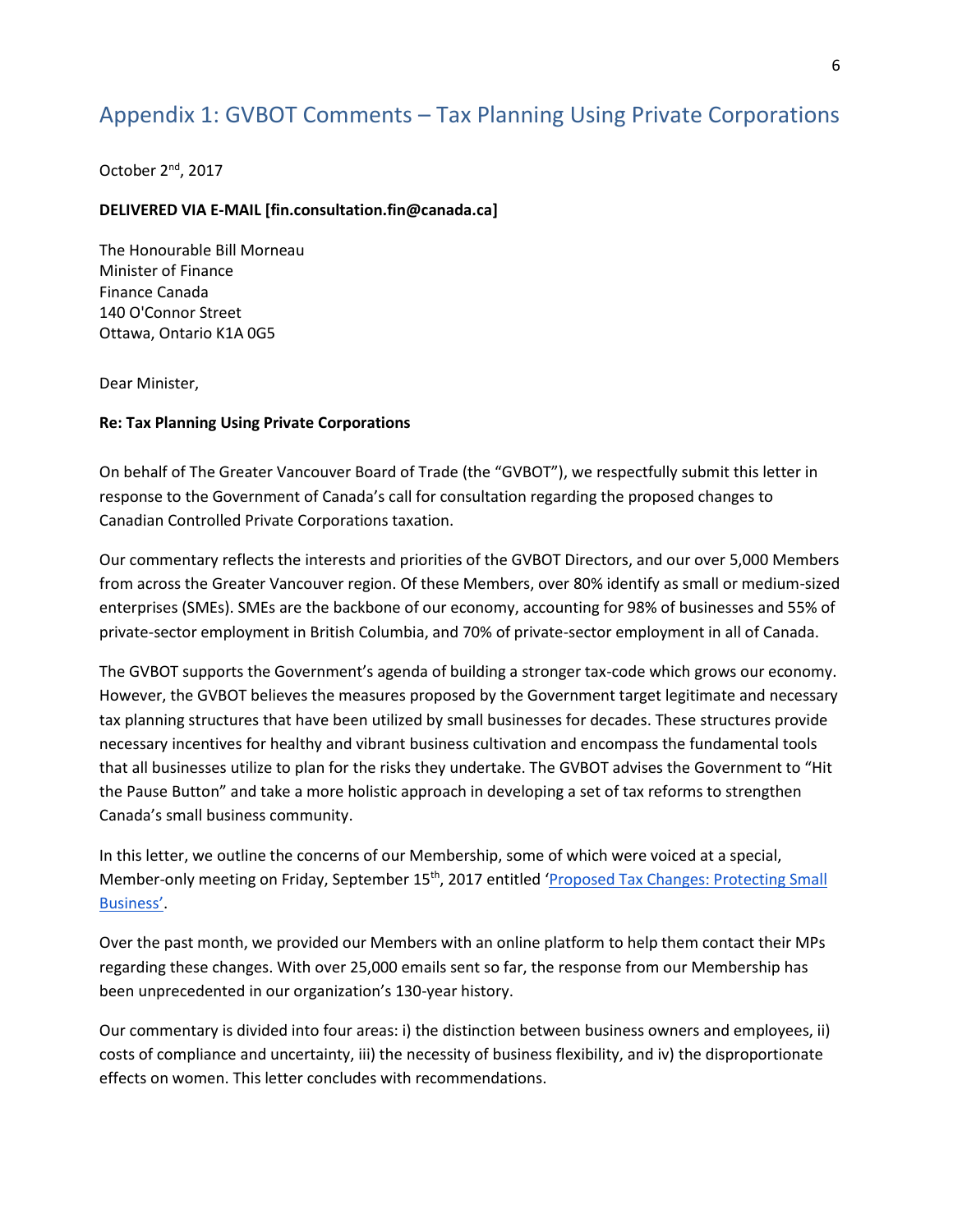#### **Section 1: Distinction between Business owners and Employees**

We commend the Government for its mandate to support small businesses and create a stronger middle class. However, the proposed tax changes will have significant, unintended effects on all SMEs, particularly middle-class, family businesses.

## **1.1. Distinction between Business Owners and Employees**

The proposed legislation is based on an over-simplified comparison between business owners and employees. Businesses should not be subject to similar conditions as their employees, as they operate under different circumstances. Small business owners undertake significant risk when investing substantial amounts of time and capital into their businesses. These are risks not undertaken by employees, and the tax code should reflect these important differences. Young businesses, in particular, depend on surplus profits for business growth. Changes to the tax system that subject them to greater financial and regulatory burdens could severely impact their chances of success, and ability to provide employment.

## **1.2. Unaccounted Risk on Family Units**

An entire family unit often shares in the risk of a family SME. Prescribing a "reasonable" amount that a family member may attain for their contributions is complex and may not be quantifiable in monetary units. This measure does not account for the fact that consequences for a business' success or failure are shared by the entire. From stay-at-home spouses to financial and lifestyle sacrifices, family members contribute to business formulation and growth in many ways which fall outside of the "reasonableness" test proposed by the Government.

## **1.3. Strengthen Existing Legislation**

Each Provincial "Business Corporations Act" includes the concept of "personal services business." This is intended to restrict an individual's ability to incorporate for the purpose of sheltering employment income. The "kiddie tax" also restricts the ability to shift passive income to children to take advantage of lower tax rates. Adding to the existing legislation increases the complexity, uncertainty, and the regulatory burden on small businesses. Enforcing and revising the rules that currently exist will provide a more adequate response to preventing people from using tax "loopholes" through corporations.

## **Section 2: Costs of Compliance and Uncertainty**

Landscape changes, such as these tax proposals, require a complete overhaul of current business procedures, which will inevitably lead to greater uncertainty and compliance costs. Many business owners will be required to completely restructure their personal and corporate finances, at a significant cost. The changes proposed are complex and will add unnecessary compliance fatigue.

## **2.1. The Costs of Compliance**

Compliance costs associated with these changes will weigh heavily on both taxpayers and business owners with a disproportionate impact on small businesses. CRA auditors and the government will need to make resources available to assist businesses in the transition to the new tax system. For small business owners, much of the time exerted to comply with this changes will take place after normal business hours, increasing unnecessary stress, and draining resources that would be otherwise used in economically productive activities. The opportunity cost of time that could be time spent expanding their business and growing the economy will be high.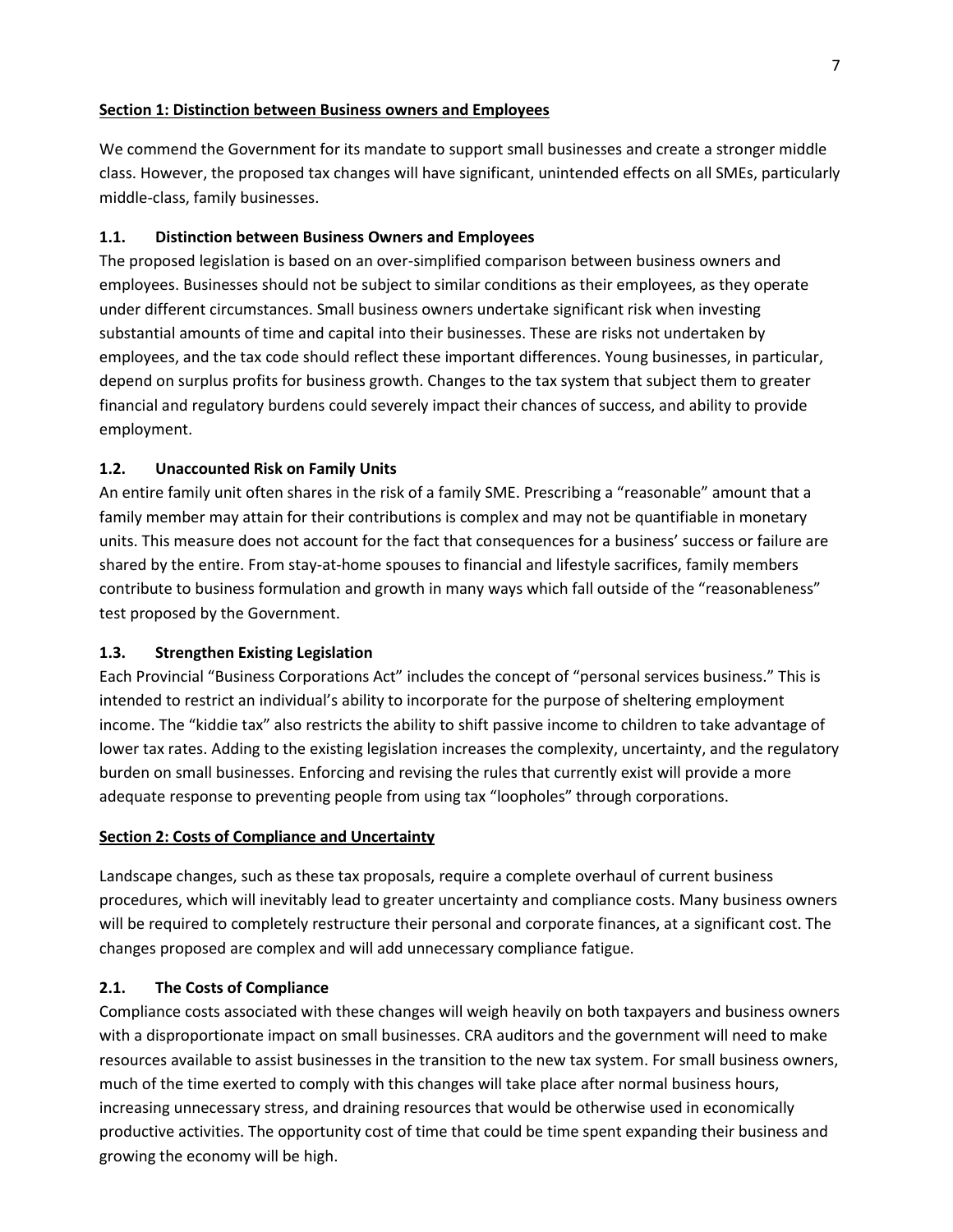#### **2.2. Uncertainty of Legislation**

The proposed legislation regarding reasonability, particularly assessing past labour and capital contributions, introduces a significant degree of uncertainty. Uncertainty will freeze business activities until owners can be sure of future projections, and how these changes will impact their tax structures. This will stifle entrepreneurship, innovation, and growth. Three activities which are necessary for creating a diverse and vibrant economy.

#### **2.3. The Consequence of Retroactive Legislation**

A healthy and sustainable economy requires transparency and certainty. Retroactive legislation is a clear violation of this and deters the entrepreneurial spirit, making business owners risk averse. More specifically, broadly worded anti-avoidance provisions that can apply to *bona fide* business transactions undertaken prior to the announcement of the proposed legislation should be re-worded and narrowed in scope to target those taxpayers, who are abusing the intent and spirit of the tax legislation. We ask for a revision of the scope of the proposed legislation to hone-in on bad-actors.

#### **Section 3: Business Flexibility and Innovation**

The GVBOT commends the Government for placing innovation front and centre in its federal agenda through various initiatives, particularly the Innovation Superclusters Program. The rewards of strengthening our technology ecosystems will allow Canada to grow prosperously and sustainably. However, by suppressing innovation and entrepreneurship, the GVBOT believes the proposed tax changes are inconsistency with the Government's own agenda. Businesses in B.C. must already plan for the cumulative impacts of higher minimum wages and carbon taxes, increased personal income taxes and uncertainty due to North-American Free Trade Agreement (NAFTA) negotiations. The cumulative affects these changes will severely stunt business growth and innovation, and hamper Canada's overall competitiveness.

#### **3.1. Hedge Against Risk**

Passive income is retained in a business to hedge against risk, plan for further growth and accumulate capital that can be used to expand the business and/or plan for retirement. The GVBOT is concerned that the Government is dictating where businesses should hold their wealth and incentivizing owners to take capital out of the business despite being crucial to small business survival. These practices are critical to planning for the natural business cycle and surviving during lean years. Eliminating the incentive to save surplus revenue in a business could result in severe unintended ramifications for businesses and their owners alike.

#### **3.2. Plan for Retirement**

Currently, shareholders of corporations are able to use passive investment income to provide a stream of income for retirement. Legislation that will impact existing corporate structures and limit after-tax income available for retirement, may essentially deny small business owners and their spouses the ability to retire when anticipated or afford the retirement they had planned for.

#### **3.3. Retain Flexible Business Practices**

We acknowledge that the Government encourages business owners to use registered plans such as TFSAs and RRSPs for business profits in lieu of passive investments in corporations. TSFAs and RRSPs are important tools to save for retirement. However, small businesses often operate within tight margins and require the flexibility to save and move capital around. Many registered plans limit the movement of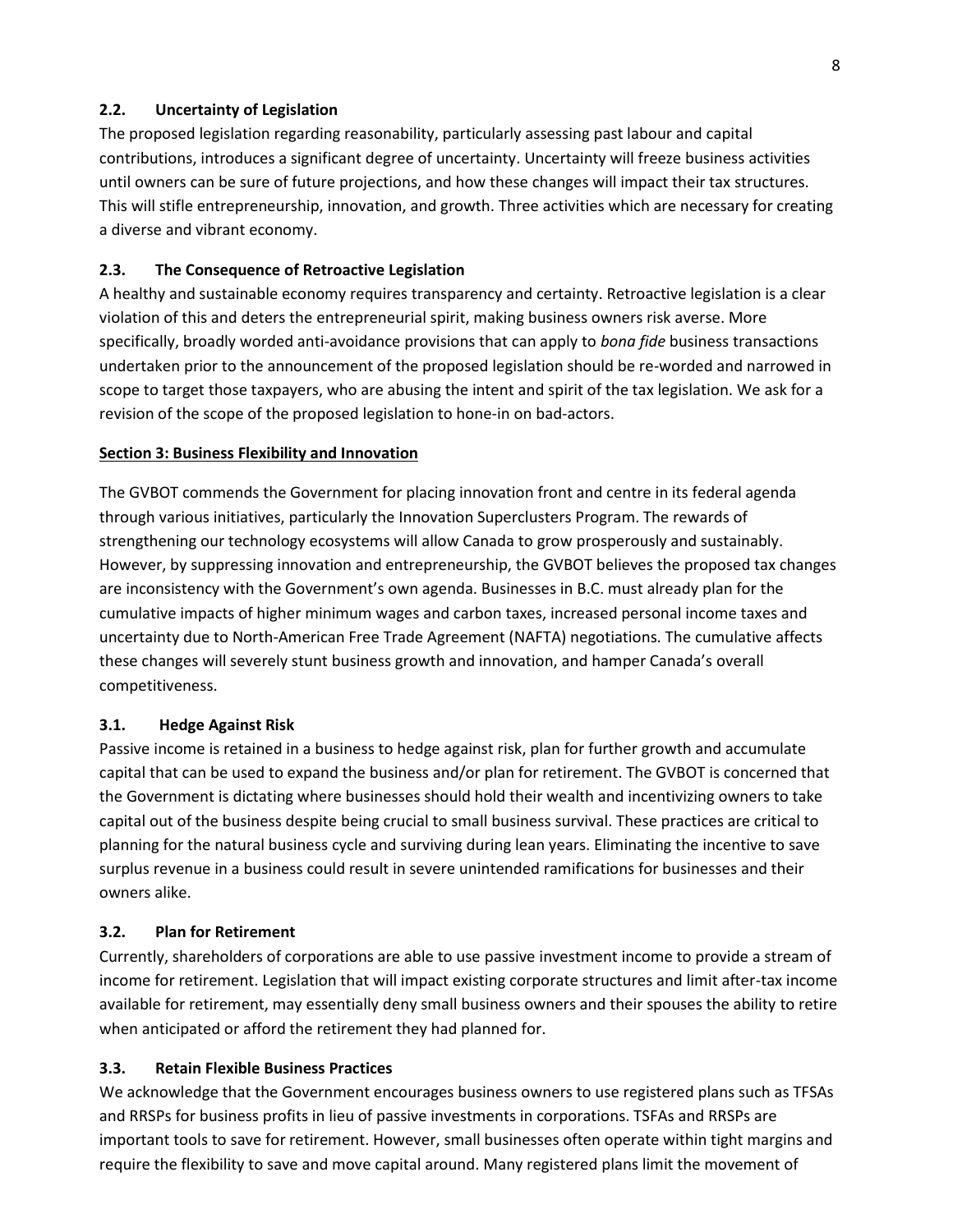accumulated capital, and therefore reduce flexibility and functionality of passive investment capital that entrepreneurs require to succeed and expand.

# **3.4. Deterring Innovation**

The Government has made clear their ambition to incentivise innovation, not deter it. The GVBOT believes the proposed changes are likely to reduce fundamental start-up funding. Business owners often make passive investments in start-ups and discouraging these investments by means of a higher tax rate will starve start-ups of the funding they require to get off the ground. We are particularly concerned about how the proposed changes will stunt the investment in — and expansion of — the tech industry, a key driver of economic growth and innovation in Canada, particularly B.C. The Greater Vancouver region already fares poorly in attracting venture capital and seed funding for its rapidly growing tech sector. As found in the [Greater Vancouver Economic Scorecard 2016,](https://www.boardoftrade.com/scorecard2016/files/Full%20Report%20-%20Greater%20Vancouver%20Economic%20Scorecard%202016.pdf) for every US\$1 million of GDP, the region receives 0.003% in venture capital, earning it a 'C' grade relative to its competitors. Montreal also earned a C grade, while Toronto, Calgary and Halifax earned 'D' grades. Canadian companies have long struggled with attracting necessary capital investment, and these tax changes stand to exacerbate the issue.

# **Section 4: Disproportionate affects on woman**

The GVBOT commends the Federal Government's constant support and mandate to advance women in all areas of society and business. The GVBOT believes however, that the proposed changes to income sprinkling and passive income fail a gender-based analysis and disproportionately affect women.

# **4.1. Income Splitting Disproportionately Affects Women**

Only one third of Canadian incorporated businesses are majority owned by women. The proposed legislation will likely disproportionately affect women from utilizing spousal income sprinkling and therefore benefiting from business ownership, despite being equal partners in all other aspects of their lives and finances. As outlined previously, all spouses share in the risk of businesses formulation and growth, and these contributions are not always quantifiable in a reasonableness test.

## **4.2. Women Pay for their own Maternity Leave**

Female entrepreneurs often use passive income investments to fund their maternity leave. This includes ensuring their businesses remain functioning, protecting the income of all employees, and allowing themselves to earn income while they take leave. This is a fundamental tax tool which allows women equal and fair compensation for owning their own business. The proposed tax changes will severely limit this practice.

## **Recommendations**

The GVBOT believes that the Government must 'Hit the Pause Button' and take a comprehensive approach to the tax reform, including a more inclusive consultation with stakeholders.

# **1. "Hit The Pause Button"**

Pause. Extend the consultation period. Include more consultations with the business community.

Considering the broad-based implications of the proposed changes, we believe the consultation period is far too short. We ask the government to launch discussions with the business community that address the limitations in the proposed policies. Allow time for businesses to fully comprehend the implications to their livelihoods and create a more inclusive forum for meaningful discussion.